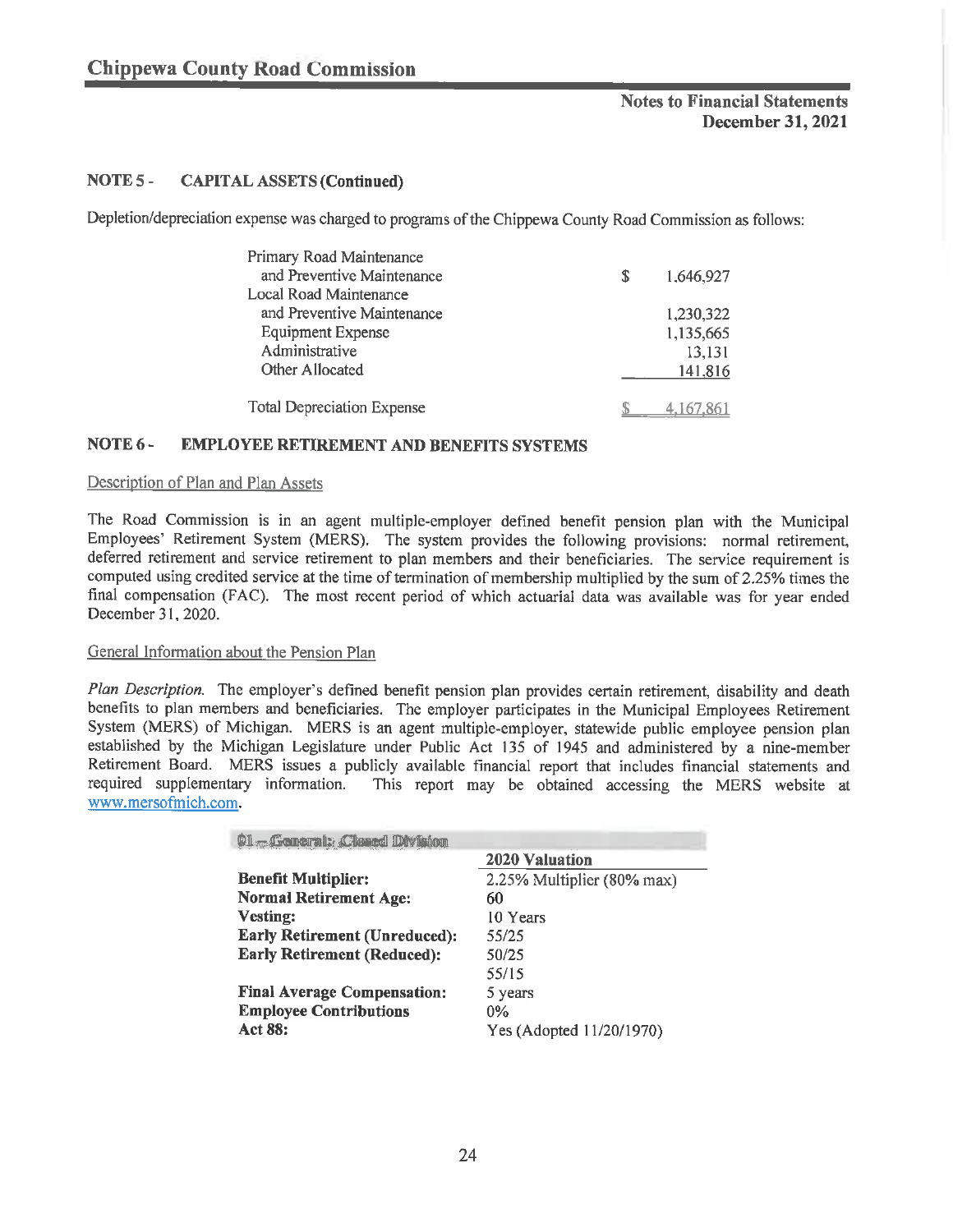## NOTE 6 - EMPLOYEE RETIREMENT AND BENEFIT SYSTEMS (Continued)

| 02 - General: Open Division          |                            |
|--------------------------------------|----------------------------|
|                                      | <b>2020 Valuation</b>      |
| <b>Benefit Multiplier:</b>           | 2.25% Multiplier (80% max) |
| <b>Normal Retirement Age:</b>        | 60                         |
| Vesting:                             | 10 Years                   |
| <b>Early Retirement (Unreduced):</b> | 55/25                      |
| <b>Early Retirement (Reduced):</b>   | 50/25                      |
|                                      | 55/15                      |
| <b>Final Average Compensation:</b>   | 5 years                    |
| <b>Employee Contributions</b>        | 2%                         |
| <b>Act 88:</b>                       | Yes (Adopted 2/1/2004)     |

Employees Covered by Benefit Terms

At December 31, 2021, the following employees were covered by the benefit terms:

| Inactive employees or beneficiaries currently receiving benefits | -88 |
|------------------------------------------------------------------|-----|
| Inactive employees entitled to but not yet receiving benefits    |     |
| Active employees                                                 | -66 |
|                                                                  | 160 |

### Funding Policy

The obligation to contribute to and maintain the system for these employees was established by negotiation with the Road Commission's competitive bargaining unit and personnel policy, which require employees to contribute to the plan. The Road Commission is required to contribute at an actuarially determined monthly amount for 2021 was \$98,743.

#### Net Pension Liability

The Road Commission's net pension liability was measured as of December 31, 2020, and the total pension liability used to calculate the net pension liability was determined by an actuarial valuation as of that date.

Actuarial Assumptions. The total pension liability in the December 31, 2020 actuarial valuation was determined using the following actuarial assumptions, applied to all periods included in the measurement:

| Inflation                 | 2.50 %                                     |
|---------------------------|--------------------------------------------|
| Salary increases          | 3.00 %                                     |
| Investment rate of return | 7.35 %, net of interest and administrative |
|                           | expense including inflation                |

Mortality rates used were based on the Pub-2010 General Employees and Healthy Retirees, head-count weighted, MP-2019 scale.

The actuarial assumptions used in valuation were based on the results of the most recent actuarial experience study of January 1, 2014, through December 31, 2018.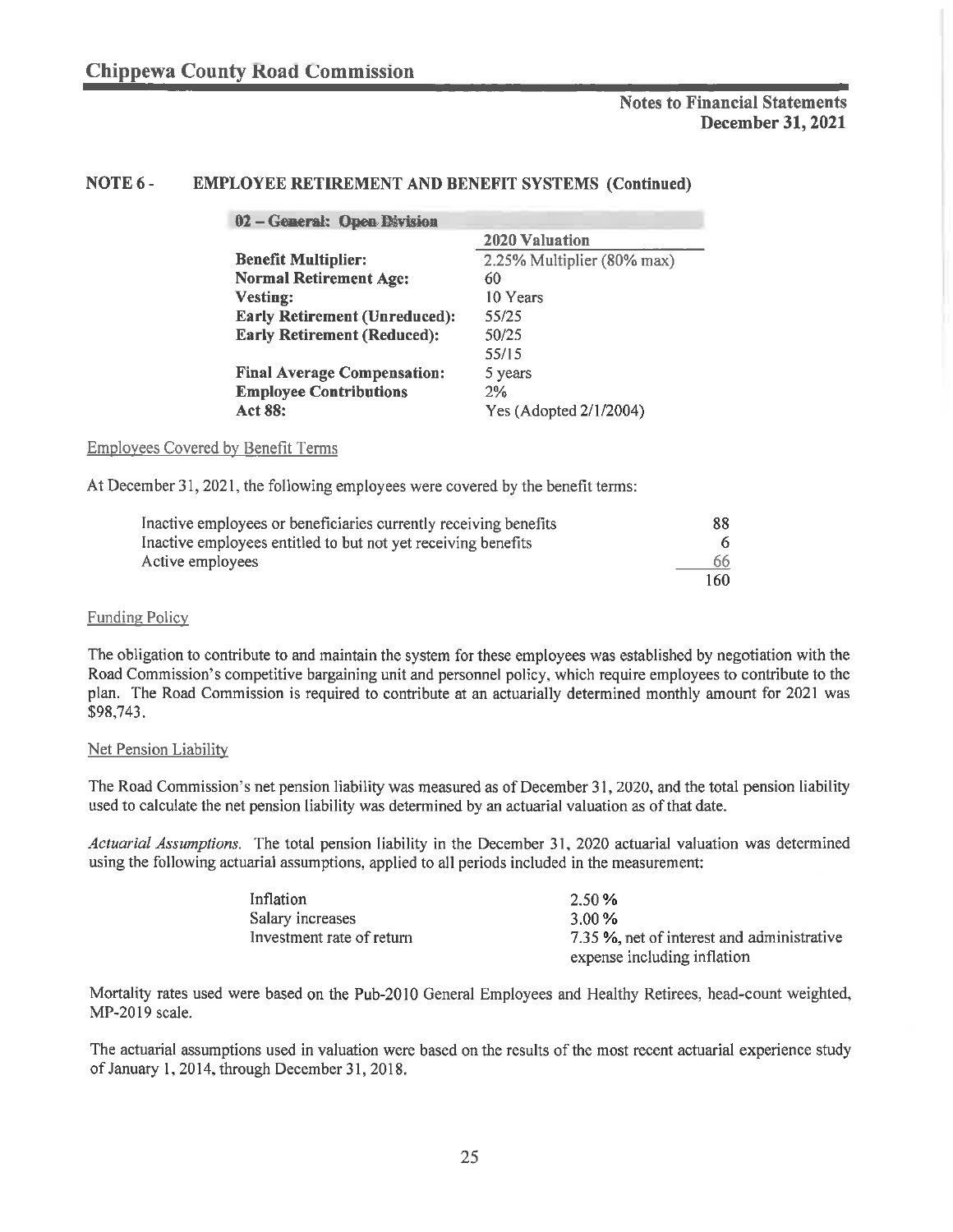## NOTE 6 - EMPLOYEE RETIREMENT AND BENEFIT SYSTEMS (Continued)

The long-term expected rate of return on pension plan investments was determined using a model method in which the best-estimate ranges of expected future real rates of return (expected returns, net of investment and administrative expenses and inflation) are developed for each major asset class. These ranges are combined to produce the long-term expected rate of return by weighting the expected future real rates of return by the target asset allocation percentage and by adding expected inflation. The target allocation and best estimates of arithmetic real rates of return for each major asset class are summarized in the following table:

|                           |                          | Long-Term Expected |
|---------------------------|--------------------------|--------------------|
| Asset Class               | <b>Target Allocation</b> | Rate of Return     |
| Global Equity             | 60.00%                   | 5.25%              |
| Global Fixed Income       | 20.00%                   | 1,25%              |
| <b>Private Investment</b> | 20.00%                   | 7.25%              |

Discount Rate. The discount rate used to measure the total pension liability is 7.60%. The projection of cash flows used to determine the discount rate assumes that employer and employee contributions will be made at the rates agreed upon for employees and the actuarially determined rates for employers. Based on these assumptions, the pension plan's fiduciary net position was projected to be available to pay all projected future benefit payments of current active and inactive employees. Therefore, the long-term expected rate of return on pension plan investments was applied to all periods of projected benefit payments to determine the total pension liability.

#### Changes in the Net Pension Liability:

|                                                   | Increases (Decreases) |                                          |   |                                              |    |                                 |
|---------------------------------------------------|-----------------------|------------------------------------------|---|----------------------------------------------|----|---------------------------------|
|                                                   |                       | <b>Total Pension</b><br><b>Liability</b> |   | <b>Plan Fiduciary</b><br><b>Net Position</b> |    | <b>Net Pension</b><br>Liability |
| <b>Balances at December 31, 2020</b>              | -S                    | 21,915,405                               | s | 11,158,189                                   | S. | 10,757,216                      |
| Service cost                                      |                       | 367,323                                  |   |                                              |    | 367,323                         |
| Interest on total pension liability               |                       | 1,623,235                                |   |                                              |    | 1,623,235                       |
| Difference between expected and actual experience |                       | (131, 286)                               |   |                                              |    | (131, 286)                      |
| Changes in assumptions                            |                       | 513,219                                  |   |                                              |    | 513,219                         |
| <b>Employer contributions</b>                     |                       |                                          |   | 1,245,140                                    |    | (1,245,140)                     |
| <b>Employee contributions</b>                     |                       |                                          |   | 62,753                                       |    | (62, 753)                       |
| Net investment income                             |                       |                                          |   | 1,562,843                                    |    | (1, 562, 843)                   |
| Benefit payments, including employee refunds      |                       | (1,481,420)                              |   | (1,481,420)                                  |    |                                 |
| Administrative expense                            |                       |                                          |   | (17, 926)                                    |    | 17,926                          |
| Other changes                                     |                       | (47, 127)                                |   |                                              |    | (47, 127)                       |
| Net changes                                       |                       | 843,944                                  |   | 1,371,390                                    |    | (527, 446)                      |
| Balances as of December 31, 2021                  |                       | 22,759,349                               | S | 12,529,579                                   | S  | 10,229,770                      |

Sensitivity of the net pension liability to changes in the discount rate. The following presents the net pension liability of the Road Commission, calculated using the discount rate of 7.60%, as well as what the Road Commission's net pension liability would be if it were calculated using a discount rate that is 1-percentage-point lower (6.60%) or 1-percentage-point higher (8.60%) than the current rate: